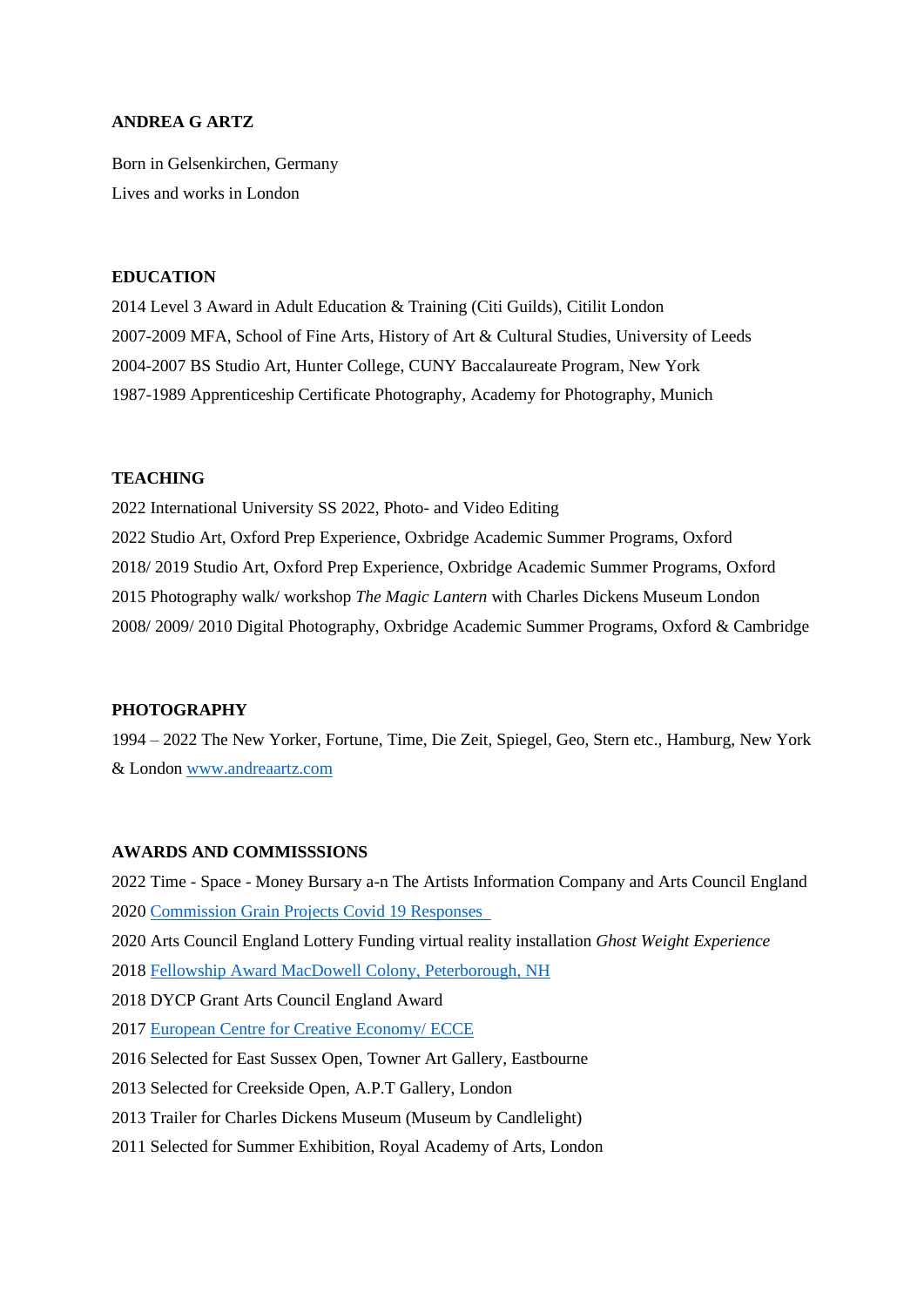#### **SOLO EXHIBITIONS**

202[2 Rise of the Tidal Island Queens,](https://hubs.mozilla.com/mpBaYtA/) Mozilla Hubs 2021 Distant Peregrination, Neuland Projektraum, Bochum, Germany 2021 Ghost Weight Experience, Coleman Project Space, London 2019/2020 The Forest of Query, The Foyer, School of Design, University of Leeds 2018 Ghost Weight, Crol & Co, London 2017 Farewells, Rottstr5 Kunsthallen, Bochum, Germany 2015 City of Dreams, Bäckerei Innsbruck, Austria (with Almut Maria Moelk) 2013 Dickens Locations, Charles Dickens Museum, London 2010 Passengers, First Class Lounge London Euston, London 2003 Propaganda? Cafe de Engelbewaarder, Amsterdam

# **SELECTED GROUP EXHIBITIONS**

2021 FORMAT Festival, Covid 19 Responses, Derby 2019 Folds, Lewisham Art Space, London 2019 Object-ivity, Offshoot Art Space, London 2018 The GHost Tide, Thames-Side Gallery, London 2018 No Man's Land, Solaris Print, St Leonards on Sea 2017 Sea Road, Electro Studios Project Space, St Leonards on Sea 2017 Pick It Up, Horizonte Zingst Fotofestival, Zingst 2016 East Sussex Open, Towner Art Gallery, Eastbourne 2015 A Sense of Place, Observer Building, Hastings 2015 DisRuptive at I'Klectik, IKlectik Art Lab, London 2015 Anti Gallery Show, Espacio Gallery, Shoreditch, London 2014 Spur der Steine, Druckwerkstatt Kulturwerk BBK, Berlin 2014 Family Chronicles, Textil Werk Bocholt, Bocholt, Germany 2013 Creekside Open, A.P.T. Gallery, Deptford, London 2012 12-12-12, Bank Street Arts, Sheffield 2011 Peckham Open, Peckham Space, London 2011 Summer Exhibition, Royal Academy of Arts, London 2011 Re-Sketching Boz, Charles Dickens Museum London 2010 The Summer Exhibition SE1, Vitrine Gallery, London 2010 Silent City, Part One, The Rag Factory, London 2010 Between Expression and Action, Red Eric Studios, Leeds